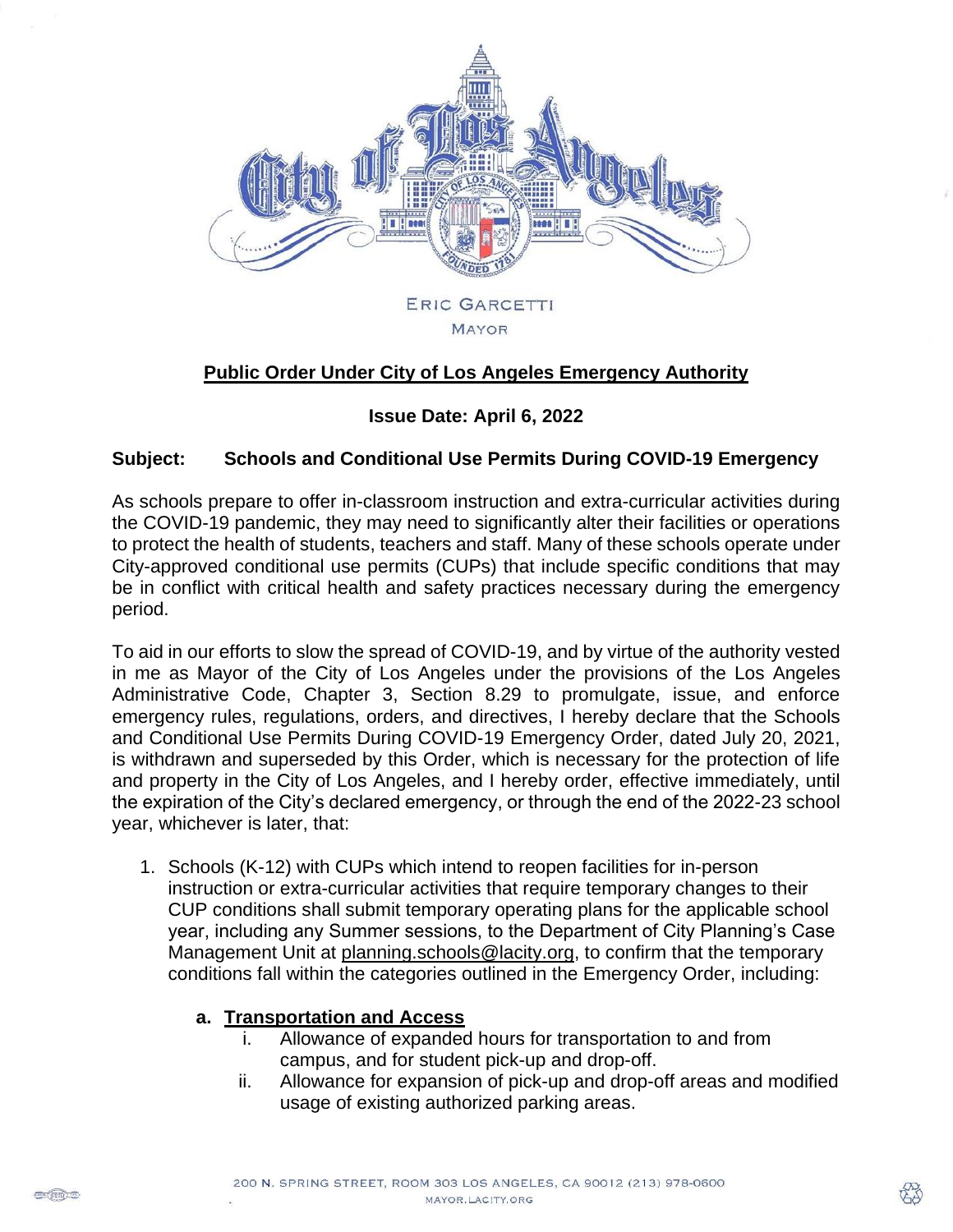iii. Allowance to temporarily waive busing requirements, carpooling requirements, parking requirements, average vehicle ridership requirements, and limits on daily vehicle trips.

## **b. Academic Calendar and Operating Hours**

- i. Allowance of adjusted school year calendars (e.g., start dates, number of school days, number of school-related events including open houses, parent/teacher nights, sporting activities, and recitals).
- ii. Allowance for daily instruction up to 6:00 PM as needed, and allowance of weekend instruction to accommodate staggered schedules.
- iii. Allowance for adjusted time, frequency, and access for instruction, outdoor physical education, sports, recess, meal times, and other related activities.
- iv. Allowance for expanded summer school and after-school program hours.

# **c. Facilities**

- i. Allowance for increased number of classrooms through conversion of existing facilities.
- ii. Allowance for use of temporary structures and tents that do not feature a permanent foundation, including for use as temporary classroom space.
- iii. Allowance for installation of temporary shade canopies, seating, and outdoor tables.
- iv. Allowance for instruction and school activities to occur in outside areas, including parking areas, fields, and open spaces.

## **d. Staff and Students**

- i. Allowance for increased faculty and staff to support smaller classroom sizes.
- ii. No increase in maximum student enrollment.
- 2. A copy of the Letter of Decision approving the original CUP, the approved "Exhibit A" and a proposed/updated "Exhibit A" must be provided to the Department of City Planning's Case Management Unit at the time of the temporary operating plan request.
- 3. If a temporary operating plan for a previous school year has been issued pursuant to an operative CUP under the provisions of this Order, such plan shall remain in effect for the 2021-2022 school year and a request to extend the temporary operating plan for the 2022-2023 school year shall be submitted to the Department of City Planning's Case Management Unit, in compliance with the terms of this Order.